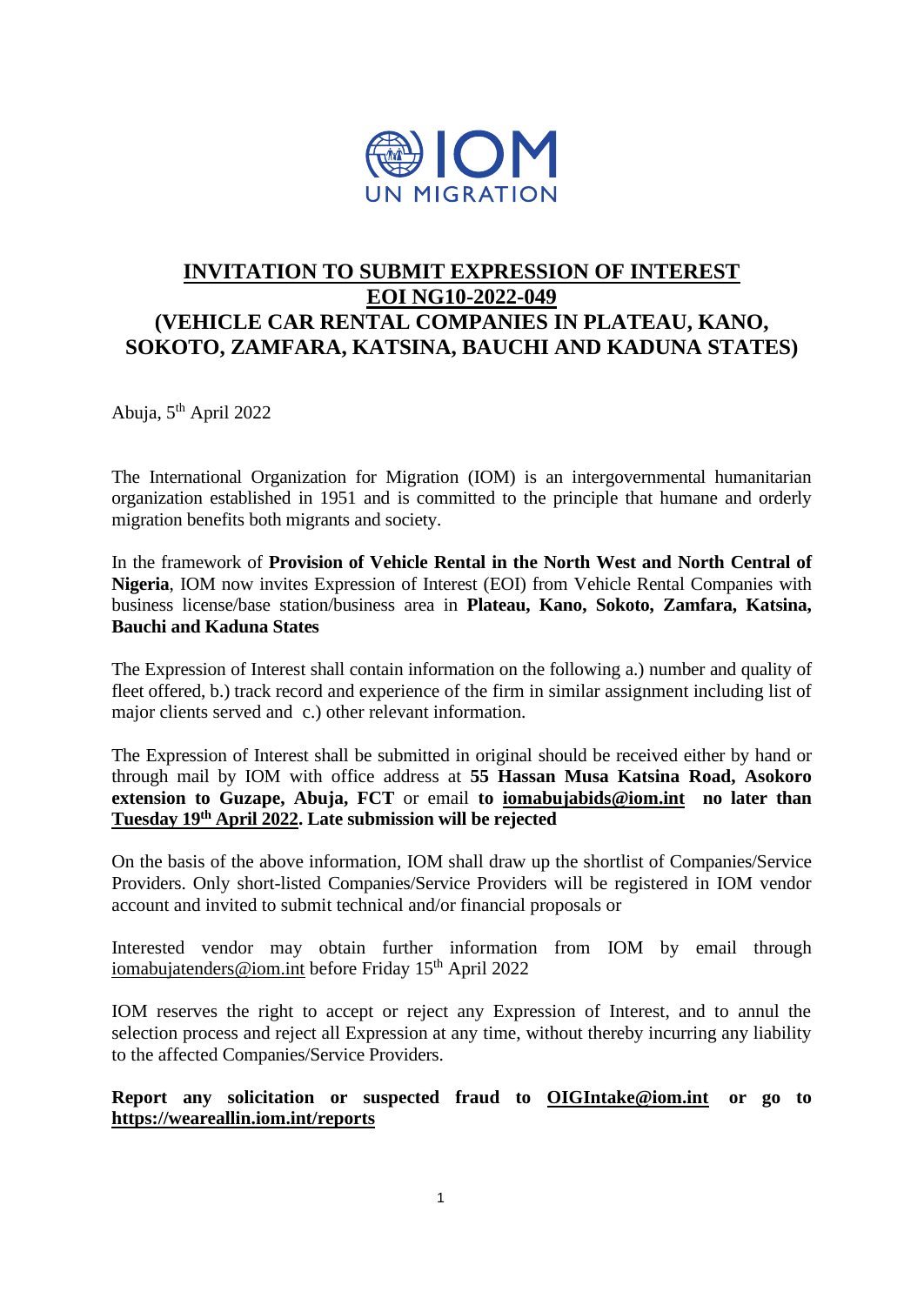

## Request for Expression of Interest NG10-2022-049

The International Organization for Migration (IOM) is an intergovernmental humanitarian organization established in 1951 and is committed to the principle that humane and orderly migration benefits both migrants and society.

In the framework of **Provision of Vehicle Rental in the North West and North Central of Nigeria**, IOM now invites Expression of Interest (EOI) from Vehicle Rental Companies with business license/base station/business area in the **Plateau, Kano, Sokoto, Zamfara, Katsina, Bauchi and Kaduna States**

This document contains instructions on the preparation and submission of the Application including Annex A: Bidder's Information.

- 1. The Application shall be submitted in original should be received either by hand or through mail by IOM with office address at **55 Hassan Musa Katsina Road, Asokoro extension to Guzape, Abuja, FCT** or email **to [iomabujabids@iom.int](mailto:iomabujabids@iom.int) no later than Tuesday 19th April 2022. Late submission will be rejected**
- 2. A detailed description must be provided on how the requirements specified in this document match the capability, experience, knowledge and expertise of the Company/ Service Provider.
- 3. The Application must be submitted on one original and envelop must be marked "Original" as appropriate.. The outer envelope shall be labeled with the submission address, reference number and title of the Project and name of the Company/Service Provider.
- 4. The Application must be submitted in the English language and in the format prescribed by IOM. All required information must be provided, responding clearly and concisely to all the points set out. Any application which does not fully and comprehensively address this Request for Expression of Interest may be rejected.
- 5. The Application document should comprise of the following:
- a. Cover Letter;
	- b. A copy of this Request for Expression of Interest duly signed on all pages by the Company/Service Provider's Authorized Representative; and
	- c. Duly Accomplished Annex A with All requested information.
	- 6. Companies/Service Providers requiring any clarifications on the content of this document may notify the IOM in writing by email through [iomabujatenders@iom.int](mailto:iomabujatenders@iom.int) before Friday  $15<sup>th</sup>$  April 2022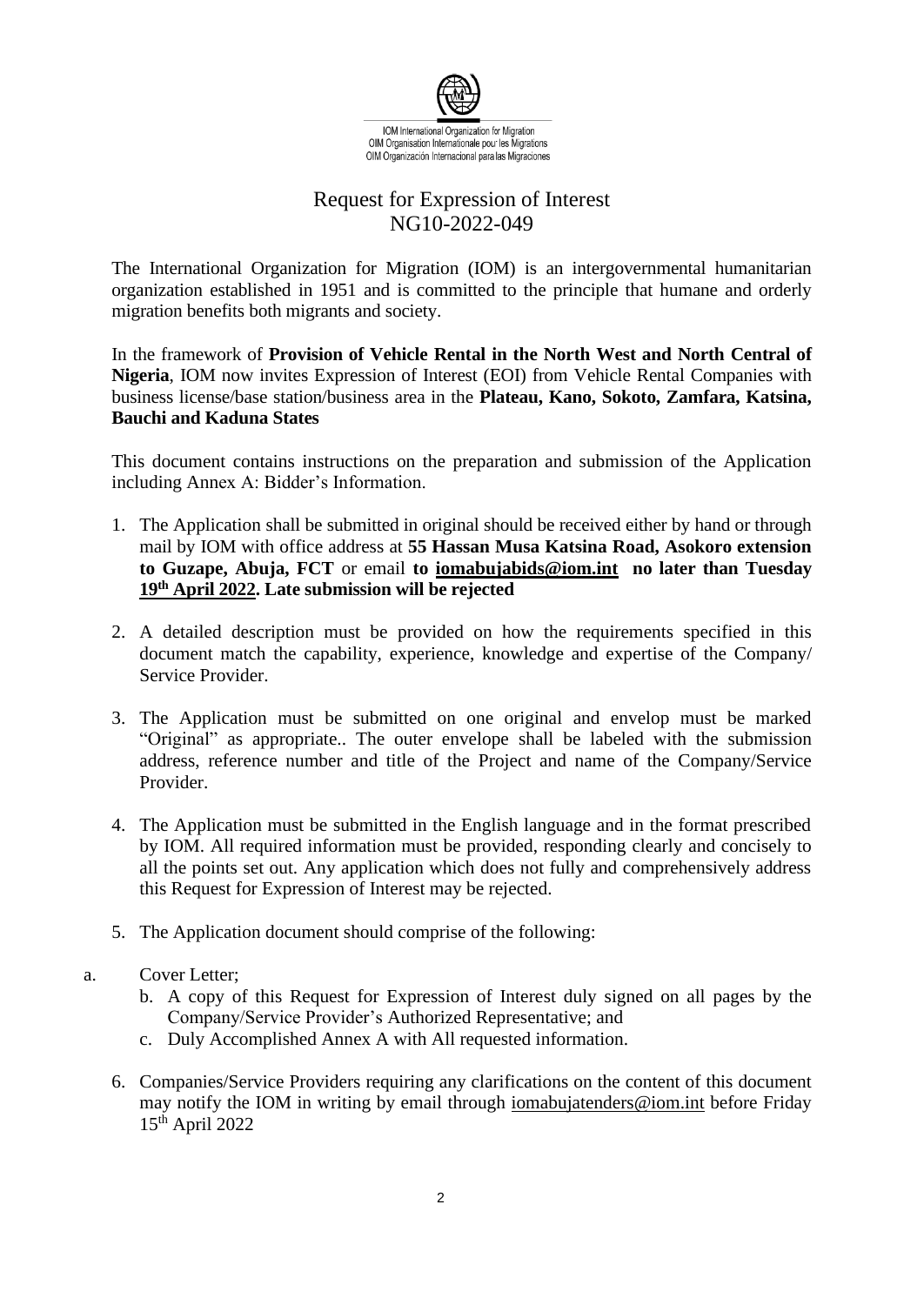- 7. Applications shall be evaluated in accordance with the following criteria:
	- a. Capacity
	- b. Quality of Vehicle
	- c. Track Record and Experience

Only eligible and qualified Companies based on above shall be registered in IOM vendor account or invited to participate in the bidding/tender process.

- 8. Applications may be modified or withdrawn in writing, prior to the closing time specified in this Request for EoI. Applications shall not be modified or withdrawn after the deadline.
- 9. The Company/Service Provider shall bear all costs associated with the preparation and submission of the Application and IOM will not in any case be responsible and liable for the costs incurred.
- 10. All information given in writing to or verbally shared with the Company/Service Provider in connection with this Request for EoI is to be treated as strictly confidential. The Company/Service Provider shall not share or invoke such information to any third party without the prior written approval of IOM. This obligation shall continue after the procurement process has been completed whether or not the Company/Service Provider is successful.
- 11. IOM reserves the right to accept or reject any Application, and to cancel the procurement process and reject all Applications, at any time without thereby incurring any liability to the affected Companies/Service Providers or any obligation to inform the affected Companies/Service Providers of the ground for IOM's action.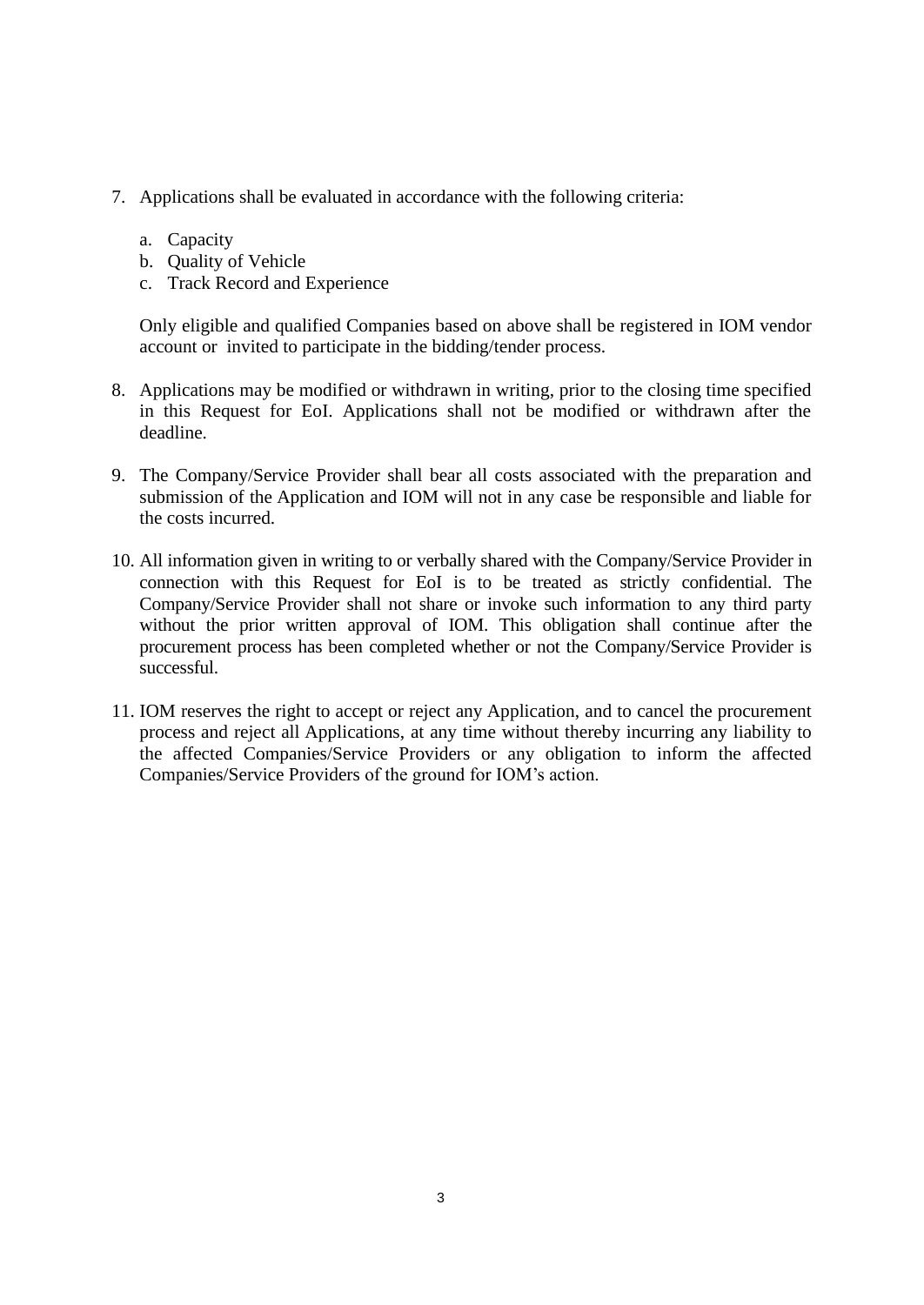## **ANNEX A: BIDDERS INFORMATION**

### **REQUIREMENT 1 – GENERAL INFORMATION**

- Name of the Company
- Main Address
- Phone Number
- Email Address
- Website or social media account (if any)
- Address of Other Offices (Branch Offices)
- Name and Designation of the Contact Person
- Legal Status (**Mandatory: Provide Copy of CAC)**
- Registration (RC) number
- VAT Registration number (**Mandatory: Provide copy of FIRS Certificate**)

## **REQUIREMENT 2 – LIST COMPANY EXPERIENCE IN LAST THREE YEARS**

- Starting Month/Year
- Ending Month / Year
- Client Name and Contact Details
- Description of services
- Contract Amount

## **MANDATORY: Please provide copy of Reference Letter/Purchase Order (PO)/Contract/Agreement**

## **REQUIREMENT 3 - ADEQUACY OF WORKING CAPITAL**

- Source of credit line
- Amount
- Bank account in Company's Name (Not Individual's Account Name)

## **RQUIREMENT 4 – LIST OF PERMANENTLY EMPLOYED STAFF**

- Name
- Position/Title in the Company
- No. of Years of Experience/Employed